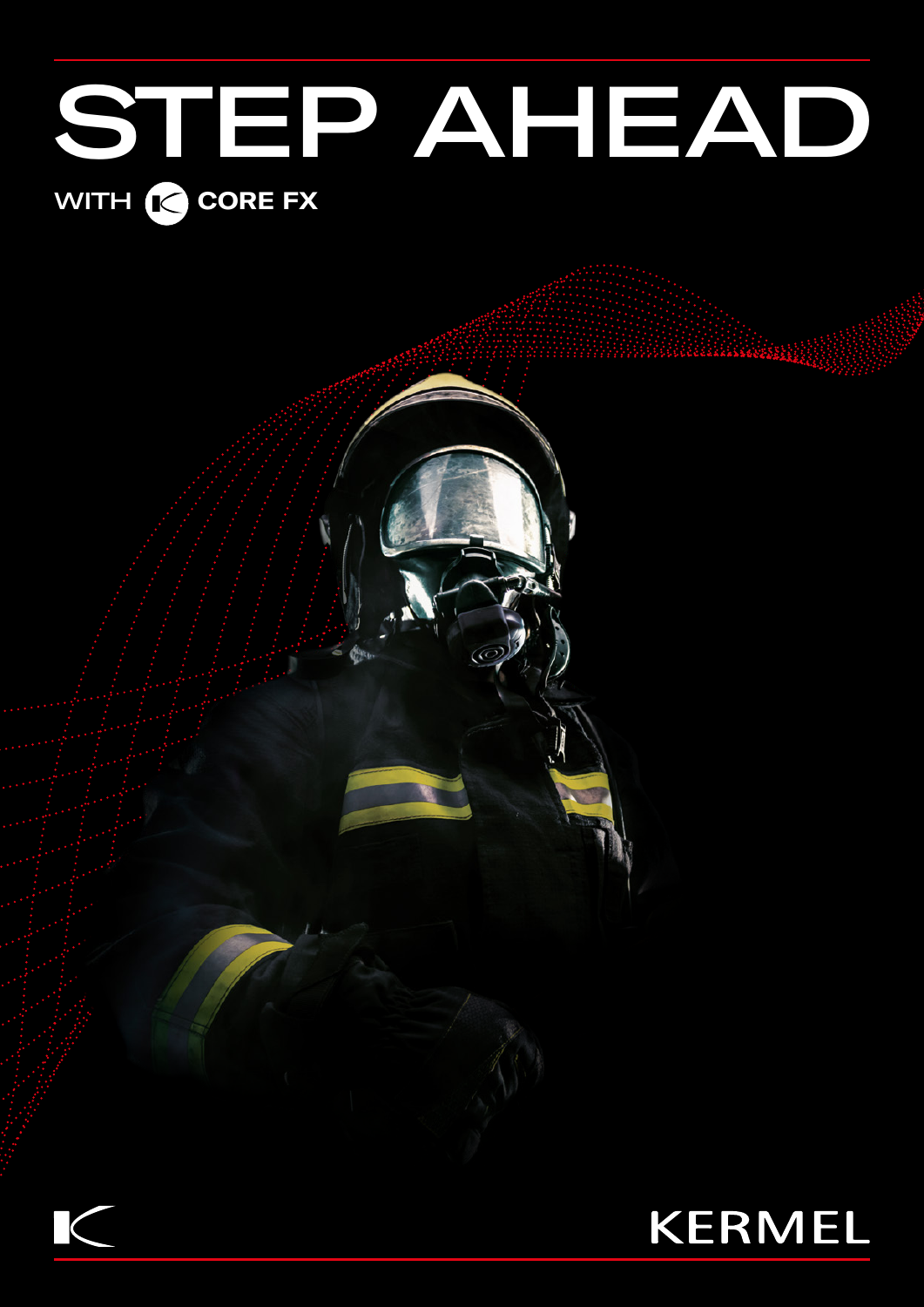### NO BREAK OPEN, WITHSTANDS DOUBLE FLASHOVER TESTING\*

In the field of fire intervention, certain circumstances are extreme and require the best protection for the women and men who are engaged. Our research and development department and engineering team have designed the latest generation of firefighting gear, with cutting edge performance. The KERMEL® CORE FX goes beyond the current standards by presenting proven resistance to double flash over. (Tested and proven in laboratory).



KERMEL® FIBRE MAINTAINS MAXIMAL SHORT TERM PROTECTION AGAINST VERY HIGH TEMPERATURES (UP TO 1,000 °C).

## CORE FX THE ULTIMATE PROTECTION

| Pain  | 1st° Burn | 2nd <sup>o</sup> Burn | 3rd <sup>o</sup> Burn | $2nd^{\circ} + 3rd^{\circ}$<br>Burn |
|-------|-----------|-----------------------|-----------------------|-------------------------------------|
| 15.3% | 2,6%      | 2,6%                  | 0,0%                  | 2,6%                                |

# BURN INJURY PREDICTION (ACCORDING TO ISO 13506 : 2008 CLAUSE 9.5.3)

\*TESTED ON MULTILAYER GARMENT



#### RESULTS AFTER 2 FLASH OVER - 2 TIMES 8S – NO 3RD DEGREE BURN

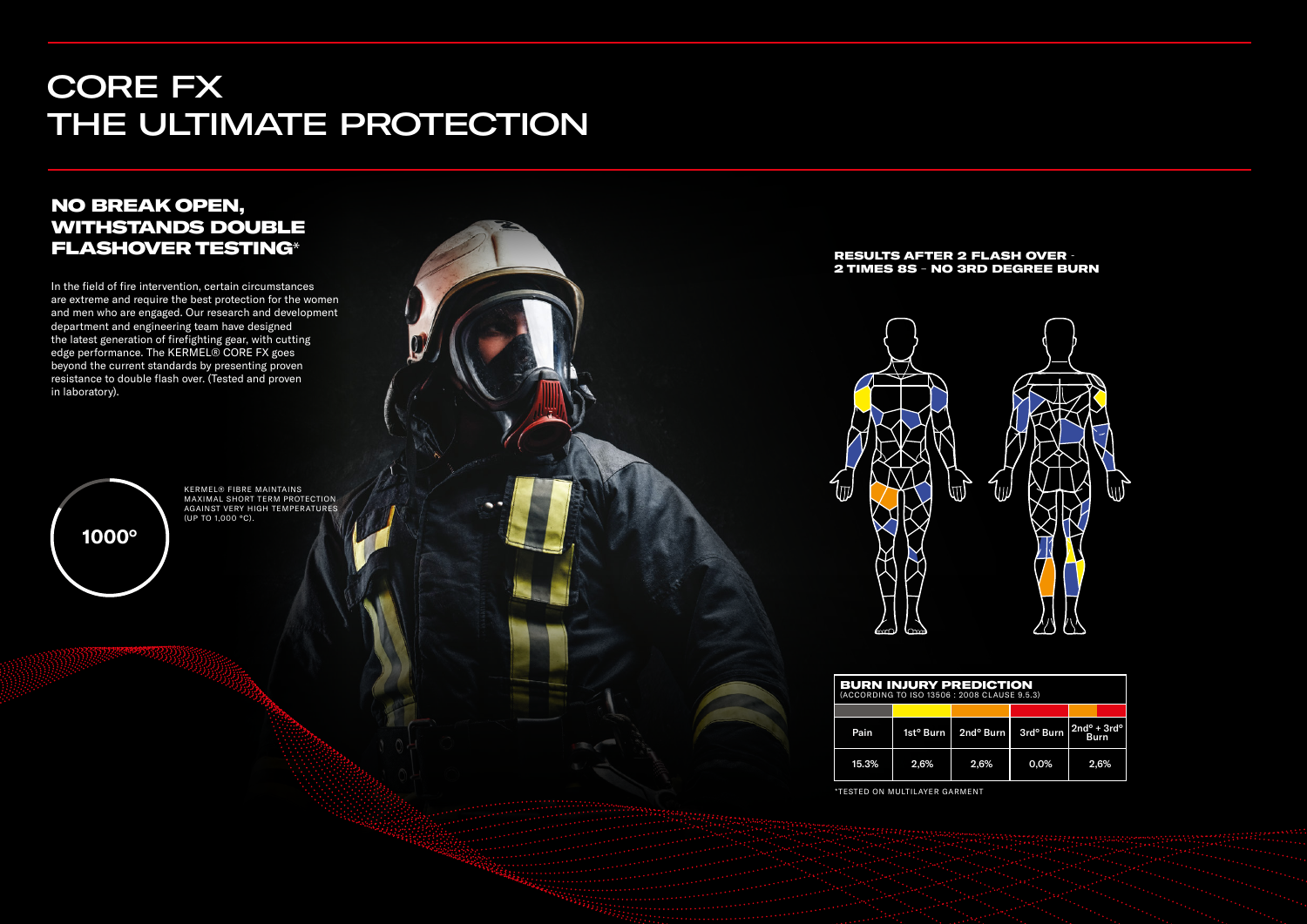**Our product range for the firefighter market covers the entire spectrum of needs, from fire service clothing to fire intervention products. We are presenting four textile concepts, each responding to specific fire intervention characteristics. Our dedicated firefighter portfolio has more than 10 other products.**

# **CONCEPT** RANGE

Because heat and flame are not the only danger on the field, KERMEL® VISION makes firefighters highly visible in every circumstance. KERMEL® VISION is a highly thermostable fabric without polyester; a double-sided structure with extra thermostable fibres at the back that reinforces protection.



#### The rescue reference



COMPOSITION KERMEL® : 35% MODACRYLIC : 27% LYOCELL : 19% PARA-ARAMID : 11% NYLON HT : 7% ANTISTATIC : 1%

KERMEL® CORE FX is a unique technology using special yarns made of Kermel® fibres reinforced with a para-aramid core. This innovative solution enables lightweight multilayer garments for more comfort in the fight without compromising protection.



#### Never compromise Anywhere Anyhow Anyway



COMPOSITION KERMEL® : 44% PARA-ARAMID : 55% ANTISTATIC : 1%

The KERMEL® GM10, specially designed for firefighting suits, is one of the most effective shields against external aggressions thanks to its extremely resistant and durable structure. A superior heat and flame protection, without compromise on comfort and aspect after washing.



The universal must



COMPOSITION KERMEL® : 70% PARA-ARAMID : 28% ANTISTATIC : 2%

The KERMEL® HEROSKIN ADVANCE is an innovative solution especially designed for fire suit outer shell. Its specific structure combines high thermal protection and strong mechanical performance. In addition, this lightweight fabric provides superior comfort for the wearer to remain focused on the mission.



The protection that everyone deserves



COMPOSITION KERMEL® : 79% PARA-ARAMID : 20% ANTISTATIC : 1%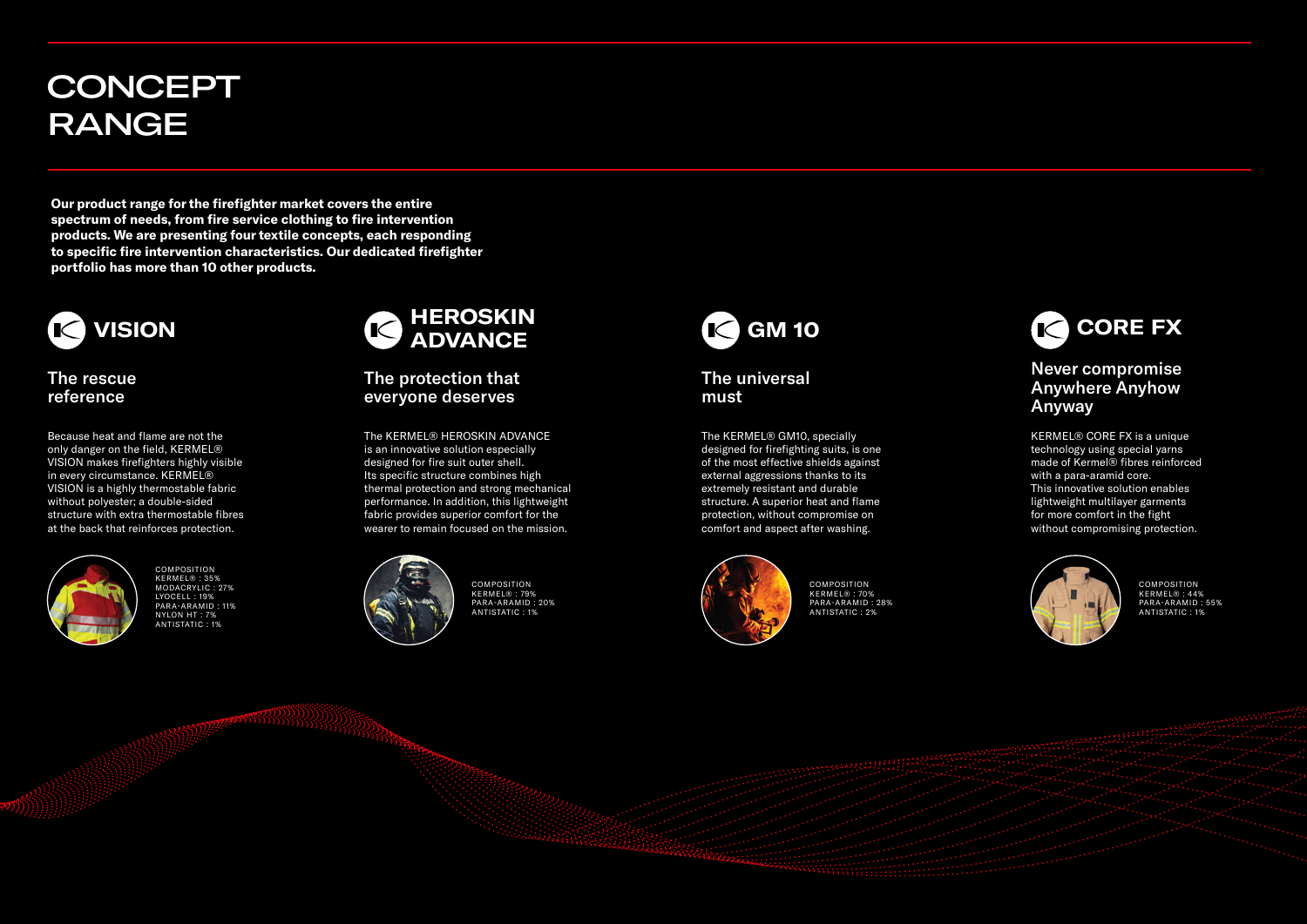Kermel® fibre is strong while being very soft and elastic.

characteristics of the fibre and its native resistance to abrasion.

#### **Thermostability** When subjected to flames, Kermel® fabrics retain their integrity and dimensions for a long enough time to assure the necessary protection. **Long lifespan** The excellent durability of the product is mainly due to the physical 0° 430° 500° 100 000 80 000 cycles cycles

#### **Dope-dyed fibre**

**Resistance** 0 45 cN/Tex <sup>50</sup> cN/Tex 0

> Kermel® is solution-dyed during the manufacturing process for improved colourfastness.

<u> Charles III (m. 1858)</u>

#### **Wash shrinkage**

Kermel® fibre shrinks very little in boiling water or in dry air, during washing or drying, even at very high temperatures.



#### FIBRE INVENTION AND PRODUCT CONCEPT CREATION

At Kermel®, we are the inventors of Kermel® fibre that gives its name to our company. Created by our Research and Development scientists, our inherently flame resistant Kermel® fibre is today a world reknown brand within all protective apparel markets. The Kermel® properties place it above current standards. It is particularly suitable for designing the best protective and fire intervention clothing for all firefighters globally.

#### **Non-flammability**

LOI (Limited Oxygen Index) determines the minimum concentration of oxygen in the air to support the combustion of a material. Kermel® fibre has a LOI of 30-32%, significantly higher than the content in a standard atmosphere (21%) and so cannot burn.

#### **Certification**

Kermel® fibres are OEKO-TEX Standard 100 certified for next to skin garments. Kermel® facilities are ISO 9001 certified. Kermel® is certified ISO 45001 for health and safety at work.



#### **Textile properties**

Kermel® fibre is very supple and has a unique smooth surface due to the wet spinning process, this gives Kermel® fabrics an extreme soft touch and a high comfort level.

# KERMEL® FIBRE PERFORMANCE FOR FIREFIGHTERS